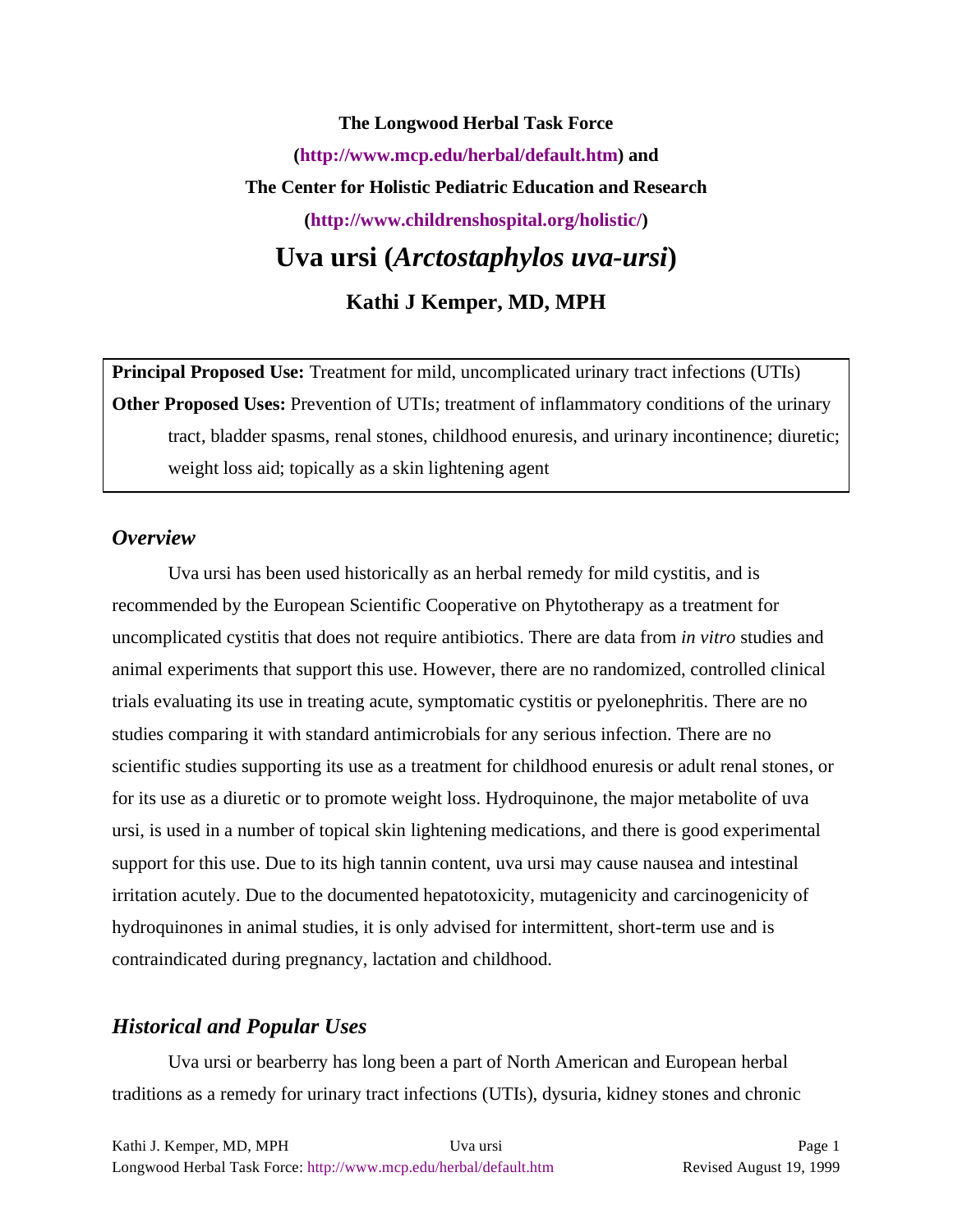cystitis1, 2. Native Americans combined it with tobacco for smoking. Eastern Europeans used it to reduce maternal post-partum hemorrhage. It has been used topically and internally as an astringent treatment for dysentery and menorrhagia, and as an antiseptic for gonorrhea, vaginal ulceration, urethritis, and leukorrhea<sup>3</sup>. From 1820 to 1950, uva ursi leaf was listed on the US national formulary as a urinary antiseptic; it was a major therapy for UTIs prior to the introduction of antibiotics. Although it is no longer listed in the US pharmacopoeia, it is still recommended by the European Scientific Cooperative on Phytotherapy (ESCOP) as a treatment for uncomplicated cystitis in cases in which antibiotics are not required  $4-6$ . The German Commission E Monographs recommend it for inflammatory conditions of the lower urinary tract<sup>7</sup>. Some herbalists have advocated it for urinary spasms, mild incontinence, childhood enuresis and as a mild diuretic and weight loss agent  $8-10$ . Hydroquinones are also used topically as skin lightening agents.

#### *Botany*

*Medicinal species: Arctostaphylos uva-ursi* (L.) Sprengel, also known as *Arbutus uva ursi Common names:* Arberry, bearberry, bear grape, hog berry, kinnikinnik, manzanita, mountain

cranberry, mealberry, ptarmigan berry, rock berry, sand berry, whortle berry<sup>1</sup>, 2, 7 *Botanical family:* Ericaceae (like blueberry and cranberry)

*Plant description:* Uva ursi is a low growing (20 inches tall) perennial shrub with creeping stems. It has small, dark, fleshy leaves; the flowers are bell shaped, white or pink. Its dull reddish orange berries are favorites of bears; hence its name: *uva* (grape) *ursi* (bears).

The leaves are the parts used medicinally<sup>1</sup>. The berries are not used medicinally. *Where it's grown:* Temperate, forested regions in the northern hemisphere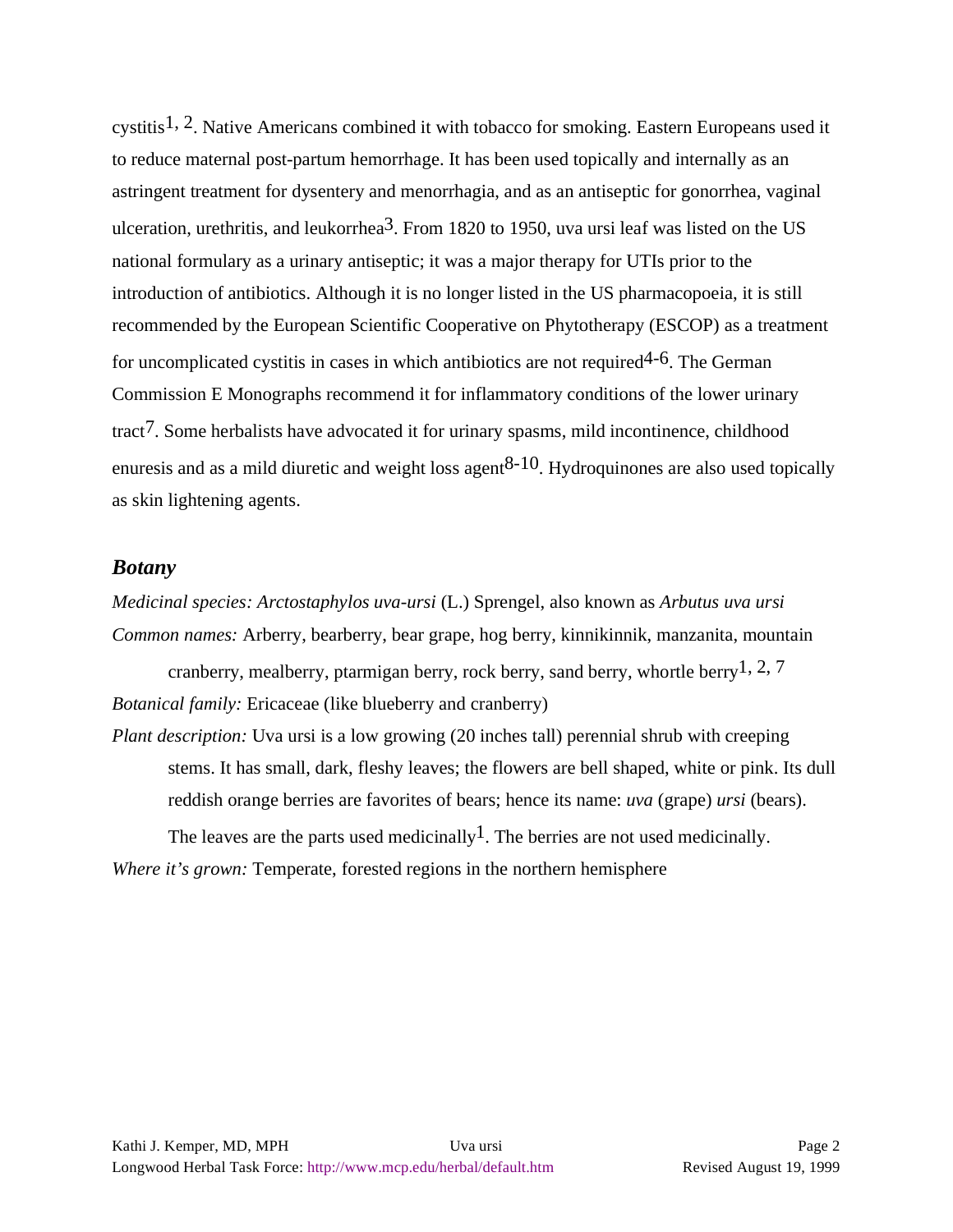## *Biochemistry*

# **Uva Ursi: Potentially Active Chemical Constituents**

- Hydroquinones: arbutin, methylarbutin, hydroquinone<sup>11</sup>
- Flavonoids: quercetin, kaempferol, myricetin glycosides<sup>12</sup>
- Tannins (20%): gallotannin and others  $13, 14$
- Triterpenes and phenolic acids, gallic acid, ursolic acid, malic acid, quinic acid3, 15, 16

The leaves typically contain 5-15% *arbutin* and up to 4% *methylarbutin*17-19. The arbutin content varies over the growing season; leaves are often harvested in the fall<sup>16, 20</sup>. Standardized products contain not less than 8% hydroquinones expressed as anhydrous arbutin  $(C_{12}H_{16}O_7)$ . Arbutin is metabolized by intestinal bacteria to aglycone hydroquinone, which is absorbed, conjugated to glucuronides and sulfate esters in the liver and excreted renally<sup>5, 21, 22</sup>. Arbutin is rapidly absorbed after oral administration; renal excretion is also rapid, and 75% is excreted within the first 24 hours<sup>5, 23</sup>. Arbutin is also found in other herbs and foods, such as sweet marjoram<sup>24</sup>, pears, wheat, coffee, tea and broccoli; consuming arbutin-containing foods results in significant increases in serum and urinary levels of hydroquinone and its metabolites, peaking at 12 times background levels within two to three hours following a meal<sup>25</sup>.

*Ursolic acid* and *isoquercetin* have been reported to be mild diuretics<sup>1, 26</sup>.

Uva ursi contains a higher percentage of *tannins* (20%) than almost any other herb. Tannins are typically used topically as astringents and internally to treat diarrhea; they may cause gastrointestinal irritation, and prolonged use may be hepatotoxic and carcinogenic<sup>14</sup>. Using cold water extraction (maceration) may reduce the amounts of tannins extracted and thus reduce toxicity27.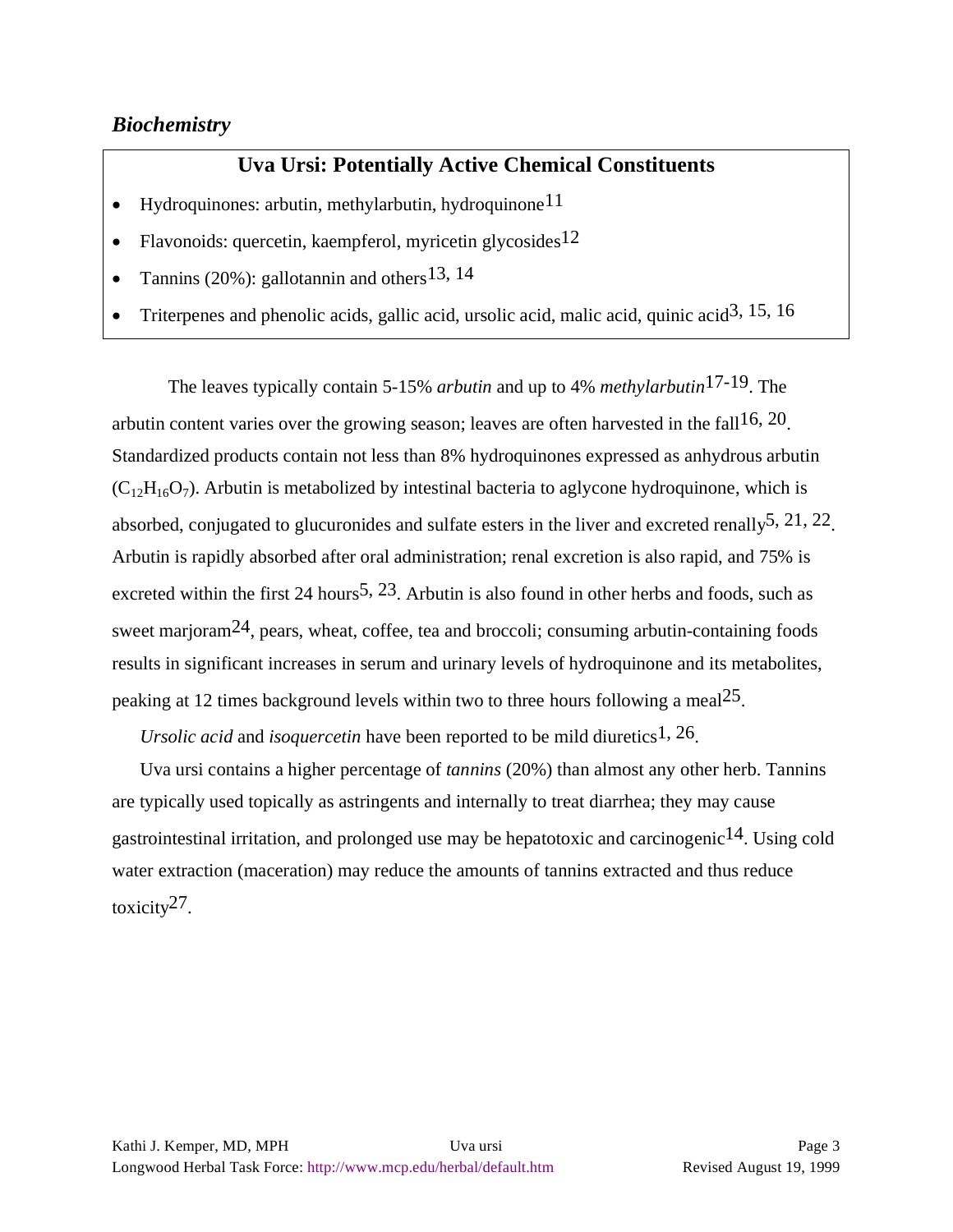# *Experimental Studies*

| <b>Uva Ursi: Potential Clinical Benefits</b> |                                                                                             |
|----------------------------------------------|---------------------------------------------------------------------------------------------|
|                                              | 1. Cardiovascular: none                                                                     |
|                                              | 2. Pulmonary: none                                                                          |
|                                              | 3. Renal and electrolyte balance: Diuretic and treatment for renal stones, incontinence and |
|                                              | childhood enuresis                                                                          |
|                                              | 4. Gastrointestinal/hepatic: none                                                           |
|                                              | 5. Neuro-psychiatric: none                                                                  |
|                                              | 6. Endocrine: Weight loss                                                                   |
|                                              | 7. Hematologic: none                                                                        |
|                                              | 8. Rheumatologic: none                                                                      |
|                                              | 9. Reproductive: none                                                                       |
|                                              | 10. Immune modulation: Anti-inflammatory                                                    |
|                                              | 11. Antimicrobial: Antibacterial for prevention and treatment of UTI                        |
|                                              | 12. Antineoplastic: none                                                                    |
|                                              | 13. Antioxidant: none                                                                       |
|                                              | 14. Skin and mucus membranes: Astringent; melanogenesis inhibition                          |
|                                              | 15. Other/miscellaneous: none                                                               |
|                                              |                                                                                             |

#### 1. **Cardiovascular:** none

- 2. **Pulmonary:** none
- 3. **Renal and electrolyte balance:** Diuretic and treatment for renal stones, incontinence and childhood enuresis. Uva ursi's historical use for these purposes has not been evaluated in any *in vitro*, animal or human studies<sup>16, 28</sup>.
- 4. **Gastrointestinal/hepatic:** none
- 5. **Neuro-psychiatric:** none
- 6. **Endocrine:** Weight loss. Uva ursi's current promotion as a weight loss aid is based on its alleged effects as a diuretic; there are no *in vitro*, animal or human studies to support this use9.
- 7. **Hematologic:** none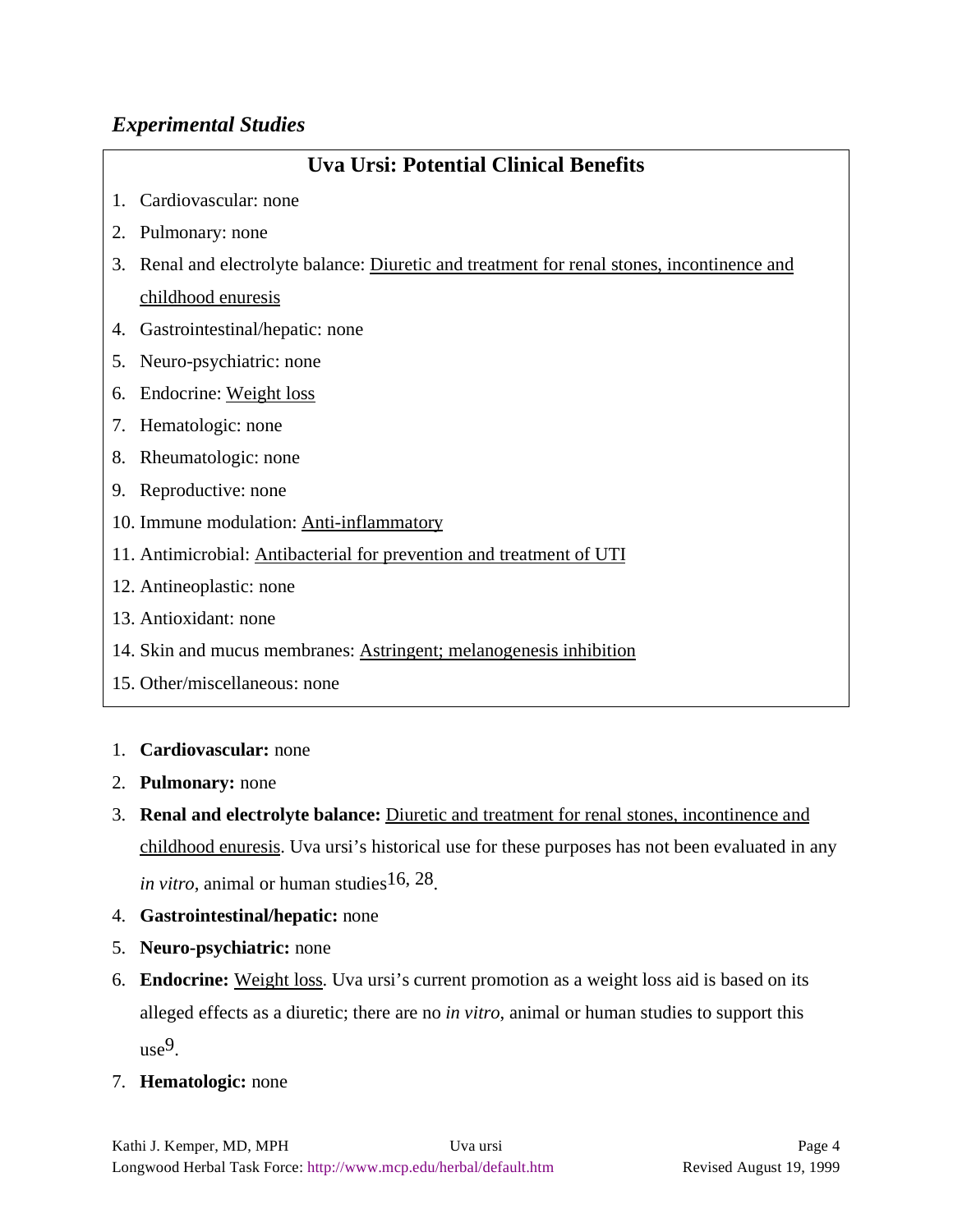#### 8. **Rheumatologic:** none

9. **Reproductive**: none

#### 10. **Immune modulation:** Anti-inflammatory

- i. *In vitro data:* none
- ii. *Animal data:* In the animal model of contact dermatitis (Type IV allergic reactions), arbutin synergistically enhanced the anti-inflammatory effect of prednisolone, dexamethasone and indomethacin in mice; arbutin alone had no anti-inflammatory activity at low doses (10 mg/ kg) and weak to moderate anti-inflammatory activity at higher doses  $(50 \text{ mg/kg})^{29-32}$ .
- iii. *Humans:* There are no studies evaluating uva ursi's use as an anti-inflammatory agent in humans.
- 11. **Antimicrobial:** Antibacterial for prevention and treatment of UTI
	- i. *In vitro data:* Both the crude leaf extract and arbutin have demonstrated *in vitro* bacteriostatic activity against *Bacillus subtilis, E. coli, Enterobacter, Helicobacter pylori, Klebsiella, Shigella sonnei,* and *Shigella flexneri*33-35. Arbutin also repressed the expression of a key virulence factor for *Listeria monocytogenes*36. Arbutin and its metabolites inhibited the growth of *Pseudomonas aeruginosa*, *Ureaplasma urealyticum* and *Mycoplasma hominis in vitro*37, 38. The urine of adult volunteers who consumed arbutin or uva ursi tea was noted to be strongly antibacterial<sup>5</sup>. In another study, the urine of healthy volunteers given 100 milligram to 1 gram of arbutin showed similar activity as gentamicin and nalidixic acid against several uropathogens (*E. coli, Proteus mirabilis, Pseudomonas aeruginosa*)6. Activity was greatest in urine with the most alkaline pH.
	- ii. *Animal data:* Among white rats with experimentally induced pyelonephritis, doses of 25 mg/kg of uva ursi extract exhibited marked antibacterial and nephroprotective effects<sup>39</sup>.
	- iii. *Human data:*

**UTI prophylaxis:** In a randomized controlled trial of 57 women who suffered from recurrent urinary tract infections, none of the 30 women randomized to uva ursi treatment for one month developed infections whereas five of the 27 assigned to placebo treatment did40. There are no controlled trials comparing the safety and effectiveness of uva ursi to antimicrobials in preventing recurrent UTI in adults or children. There are no studies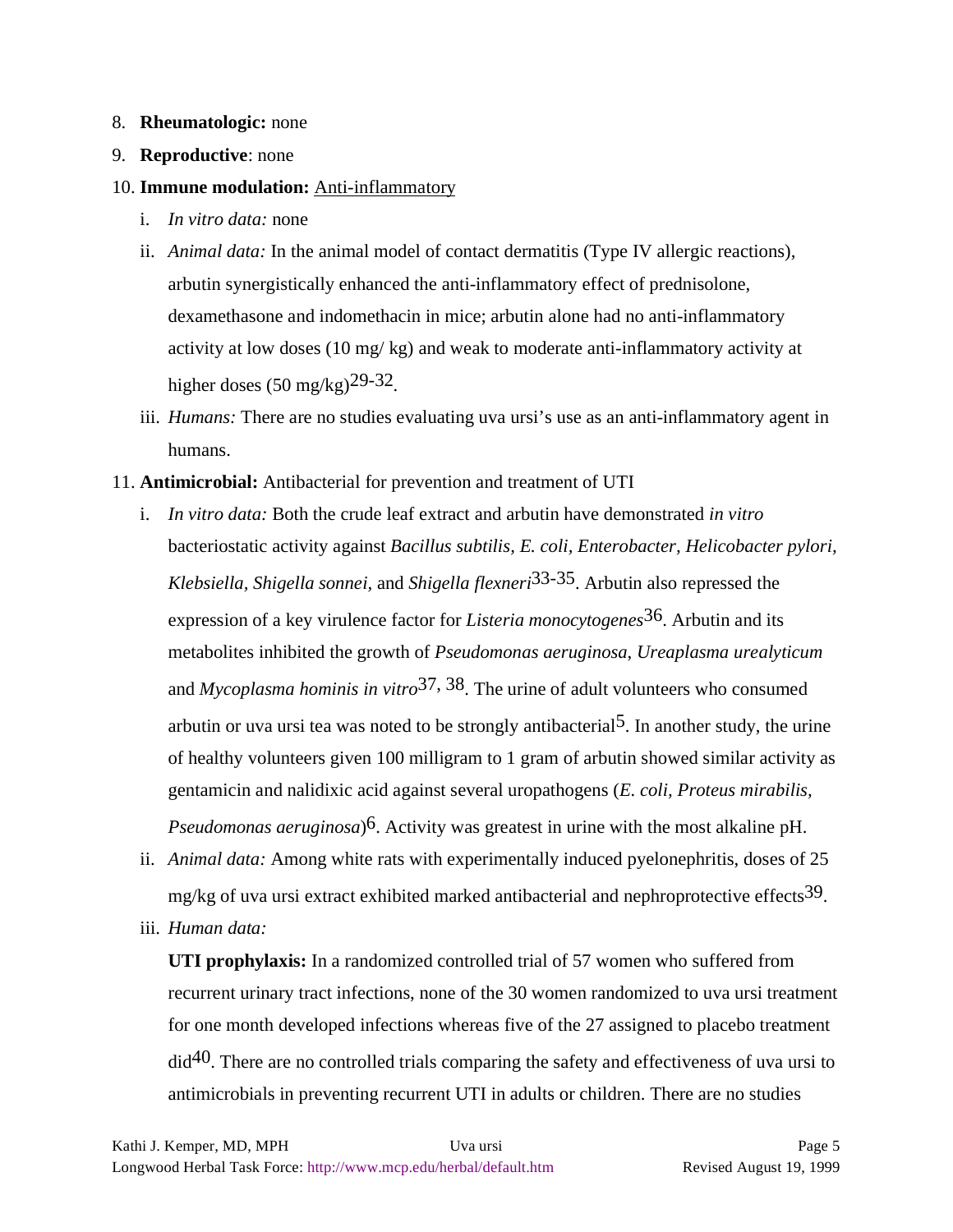evaluating uva ursi as an adjunctive therapy (along with antimicrobials) for UTI prophylaxis.

**UTI treatment:** German case series in adults given herbal mixtures including uva ursi tend to support its use in treating frequent and painful urination  $41$ . However, there are no randomized controlled clinical trials evaluating the effectiveness of uva ursi alone in treating acute cystitis or comparing it with standard antibiotics. Its use in treating subclinical infections, or patients who are symptomatic but whose urine cultures show less than 100,000 cfu/ml, has not been evaluated.

#### 12. **Antineoplastic:** none

#### 13. **Antioxidant:** none

#### 14. **Skin and mucus membranes:** Astringent, melanogenesis inhibition

- a. Astringent: This traditional use as an is reasonable based on uva ursi's tannin content, but has not been evaluated in any *in vitro*, animal or human studies.
- b. Melanogenesis inhibition: Arbutin has been used to inhibit melanogenesis in treating hyperpigmented skin lesions such as chloasma<sup>42, 43</sup>. Hydroquinone is the active ingredient in a number of non-prescription and prescription strength products used to decrease hyperpigmentation, such as Esoterica, Porcelana, Eldopaque Forte, Melpaque HP and others.
	- *i. In vitro data:* Cultured B16 melanoma cells treated with arbutin exhibited a significant, dose-dependent decrease in tyrosinase activity and melanin production44- 48. In two studies of cultured human melanocytes, arbutin inhibited tyrosinase activity and melanin production49, 50.
	- ii. *Animal data:* The melanogenesis of brown-haired guinea pigs was reduced 80% by topical application of arbutin<sup>51</sup>.
	- iii. *Human data:* In a pilot study of healthy adults who were exposed to ultraviolet B radiation and then treated with arbutin topically, there was an inhibition of hyperpigmentation in four of the six volunteers  $52$ .

#### 15. **Other/miscellaneous:** none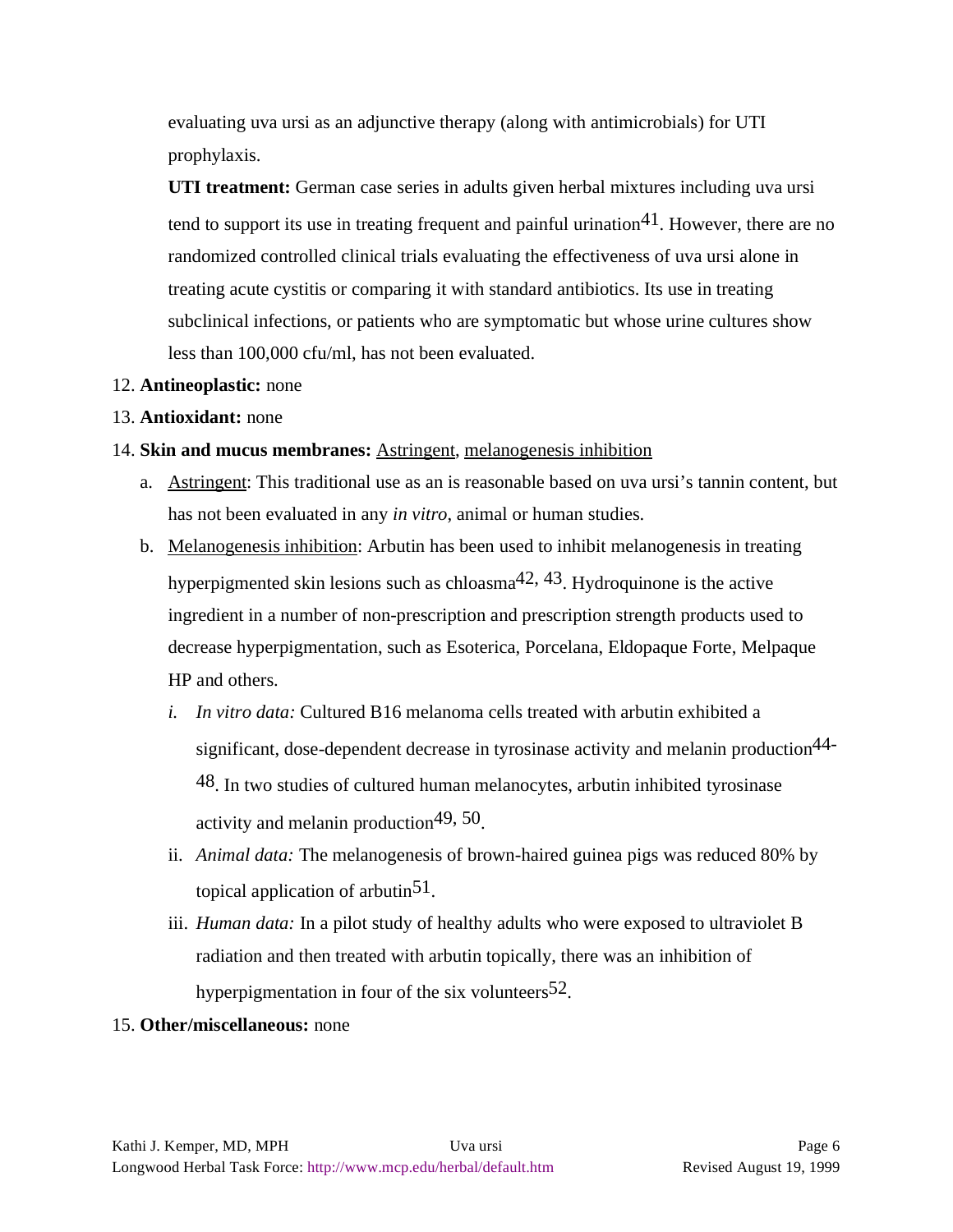#### *Toxicity and Contraindications*

*All herbal products carry the potential for contamination with other herbal products, pesticides, herbicides, heavy metals, pharmaceuticals, etc.*

*This is particularly concerning with imports from developing countries. Furthermore, allergic reactions can occur to any natural product in sensitive persons.*

#### *Potentially toxic compounds in uva ursi:* Hydroquinones, tannins

- *Acute toxicity:* Tannins may cause nausea, vomiting, diarrhea and intestinal irritation. Taking uva ursi with meals may minimize these effects. The oral LD50 of hydroquinone in 2% aqueous solution has been reported as 320 mg/kg in rats, 400 mg/kg in mice and 550 mg/kg in guinea pigs, 70 mg/kg in cats and 200 mg/kg in dogs<sup>1, 4</sup>. There is one report of an adult who took 1 gram of uva ursi and experienced severe, acute toxicity: tinnitus, nausea, vomiting, cyanosis, seizures and collapse<sup>1</sup>; another individual died after taking 5 grams of hydroquinone (equivalent to 30-100 grams of plant material)<sup>12</sup>. On the other hand, doses of up to 20 grams of uva ursi have not resulted in serious toxicity in other healthy individuals  $53$ .
- *Chronic toxicity:* Hydroquinones are hepatotoxic, nephrotoxic, mutagenic and carcinogenic in animal studies<sup>54-56</sup>. In the standard Ames test, no genotoxic effects were observed in the urine of 12 adults given 420 milligrams of arbutin orally; only 0.6% of the administered dose was excreted as free hydroquinone in the urine, whereas 70% was excreted as conjugations of glucuronide or sulfate  $22$ . There appear to be differences between animals and humans in arbutin metabolism, making it much riskier for rats than for humans. In epidemiologic studies, workers exposed to high levels of hydroquinones actually had lower cancer rates and death rates than unexposed workers. Corneal and dermal damage has been reported in workers chronically exposed to hydroquinones, but there have not been any serious toxic effects noted in humans who take the kinds of doses recommended for medicinal purposes[DeCaprio, 1999 #117].
- *Limitations during other illnesses or in patients with specific organ dysfunction:* Due to its tannin and hydroquinone content, uva ursi is not typically recommended for patients with severe renal or hepatic disease or gastrointestinal irritation<sup>57, 58</sup>.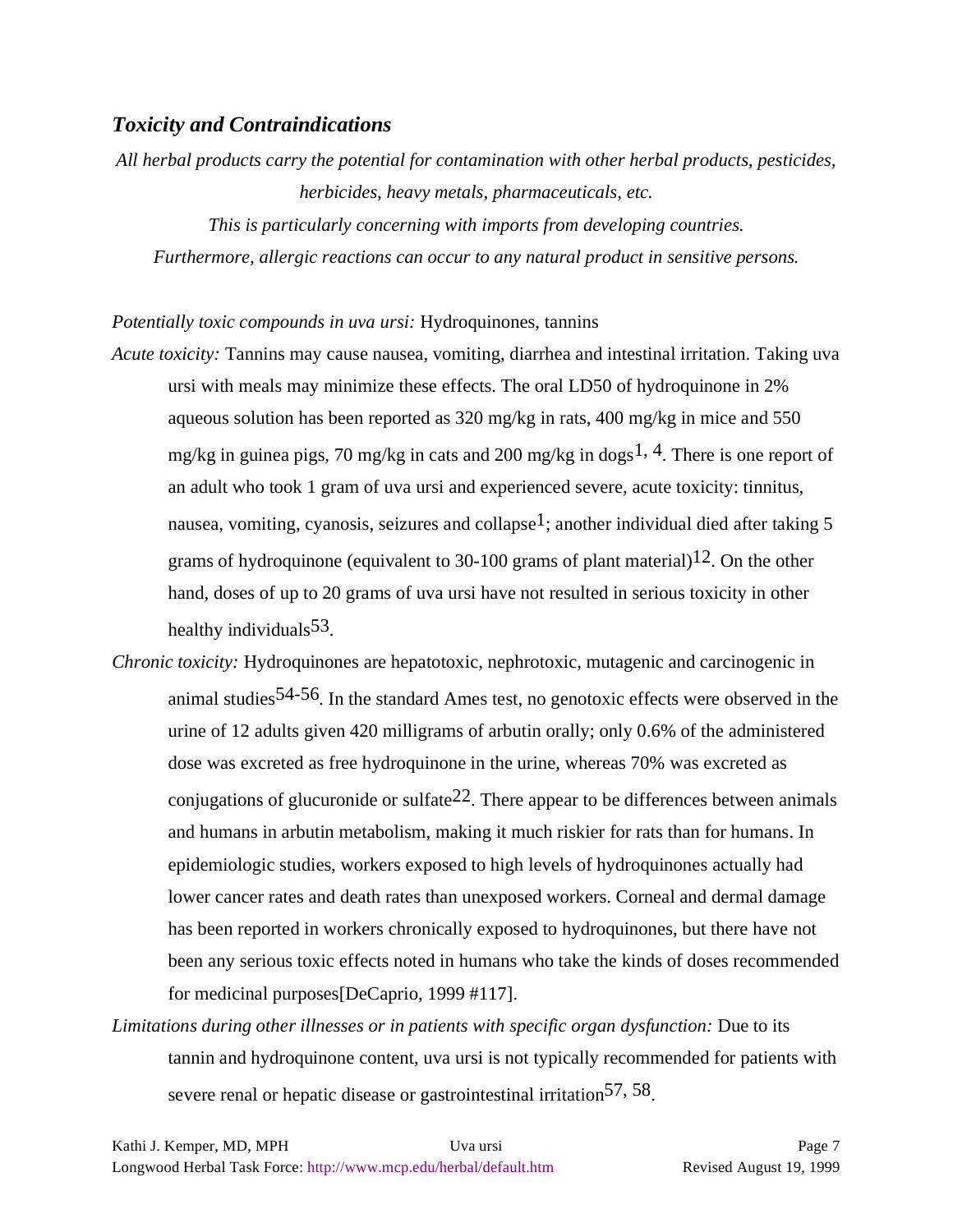*Interactions with other herbs or pharmaceuticals:* Uva ursi appears to be most effective in an alkaline environment. Theoretically, medications and herbs that acidify the urine (e.g.

Vitamin C or cranberry juice) may interfere with its activity4.

*Safety during pregnancy, lactation and/or childhood:* Due to its hydroquinone content, uva ursi is not recommended during pregnancy, lactation, or childhood. Some herbalists allege that uva ursi is oxytocic, but there are no scientific data supporting this claim; one study in guinea pigs showed that uva ursi had no effect on uterine tone59.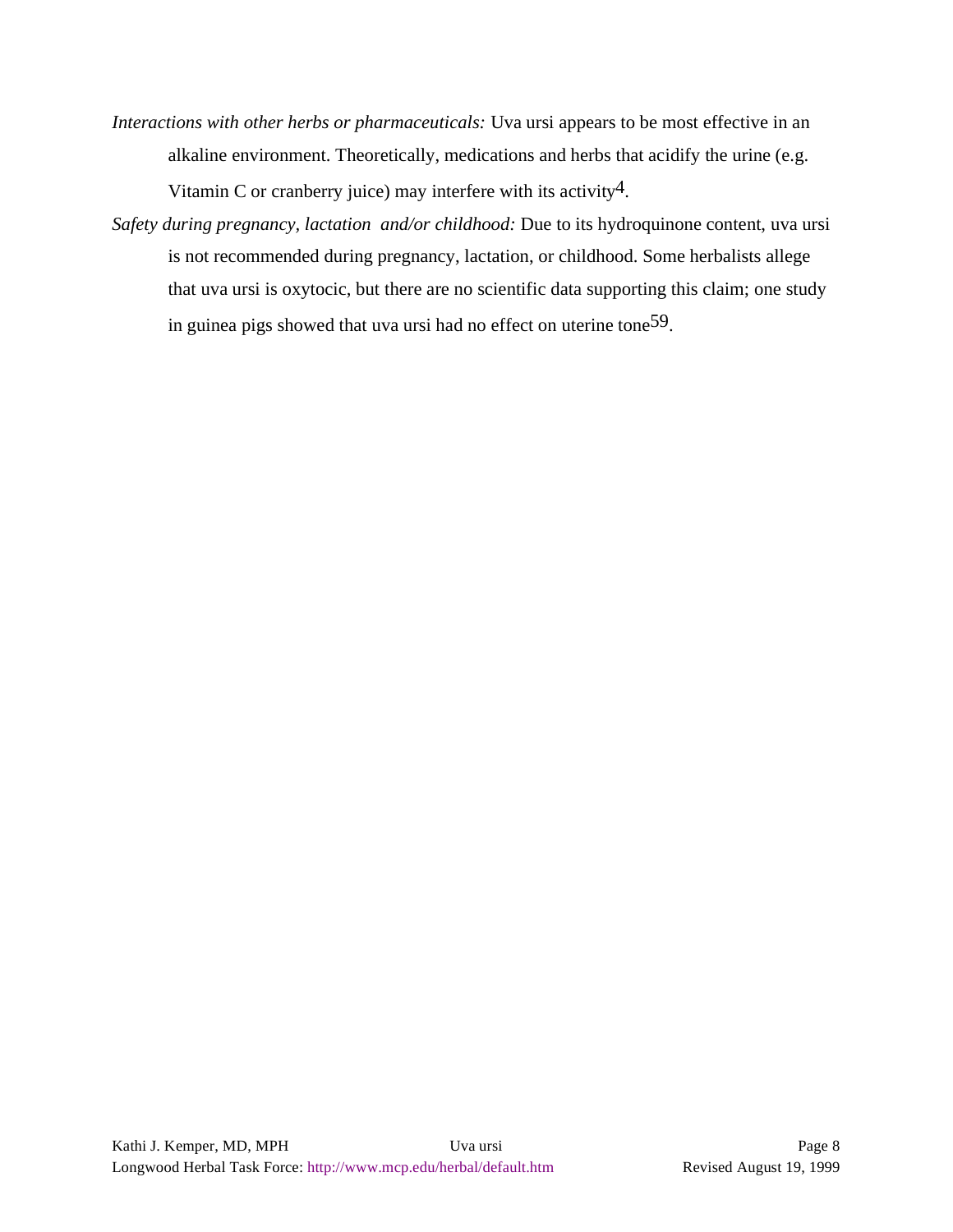### *Typical Dosages*

*Provision of dosage information does NOT constitute a recommendation or endorsement, but rather indicates the range of doses commonly used in herbal practice.*

*Doses are given for single herb use and must be adjusted when using herbs in combinations. Doses may also vary according to the type and severity of the condition treated and individual patient conditions.*

Recommendations for optimal dosages of uva ursi vary among different herbalists.

*Examples of adult dosages:*

*Standardized extract:* 100-200 milligrams daily2

- *Arbutin:* 400-800 milligrams daily divided into two to three doses  $60$
- *Maceration:* 3-10 grams of dried herb daily  $16, 61, 62$  prepared by maceration to reduce tannin extraction

*Freeze dried leaves:* 500-1,000 milligrams daily<sup>60</sup>

*Liquid extract* (1:1 in 25% alcohol): 0.5-2.5 ml three to four times daily<sup>16, 28, 60</sup>

*Tincture* (1:5 in 25% alcohol): 2-4 ml three to four times daily  $16, 60$ 

- Treatment should be for no longer than seven to14 days and should not be used more than five times a year to avoid toxicity<sup>16</sup>. Taking uva ursi with meals may reduce intestinal upset. An alkaline diet high in vegetables and fruit, and possibly supplemented with sodium bicarbonate, may enhance efficacy.
- *Availability of standardized preparations:* Standardized products are available, particularly in Germany, but despite standardization, there is substantial variation in the amount of arbutin present in different preparations, and the amount may differ significantly from that stated on the label<sup>63</sup>.

*Dosages used in herbal combinations:* Variable; often combined with buchu, cleavers, couchgrass, cowberry, cubeb, juniper berry, parsley, and/or varrow<sup>10</sup>. No studies have evaluated the safety or effectiveness of these combinations.

*Pediatric dosages:* Unknown

*Proprietary names:* Arctuvan N, Cystinol Akut, Genocap, Uvalystat, Uva ursi capsules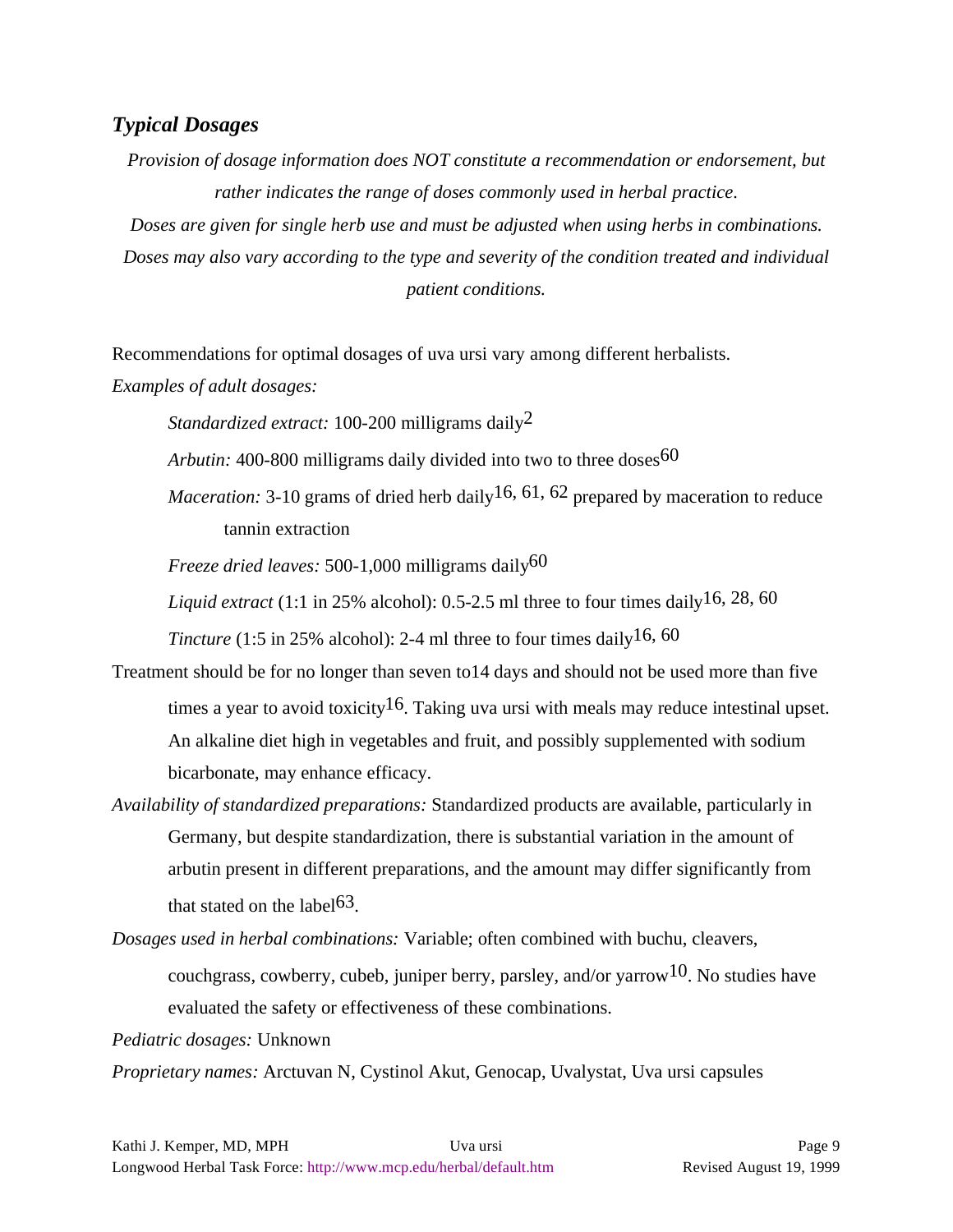*Multi-ingredient preparations:* Althaea complex, Buchu Compound, Cystinol, DeWitt's Pills, Premantaid, Tabritis, Urodil N, Urodil S, Uva-Ursi Plus, Uvacin, Waterlex,

# *See Also:*

Uva Ursi Clinician Information Summary: http://www.mcp.edu/herbal/uvaursi/uvaursi.cis.pdf Uva Ursi Patient Fact Sheet: http://www.mcp.edu/herbal/uvaursi/uvaursi.ph.pdf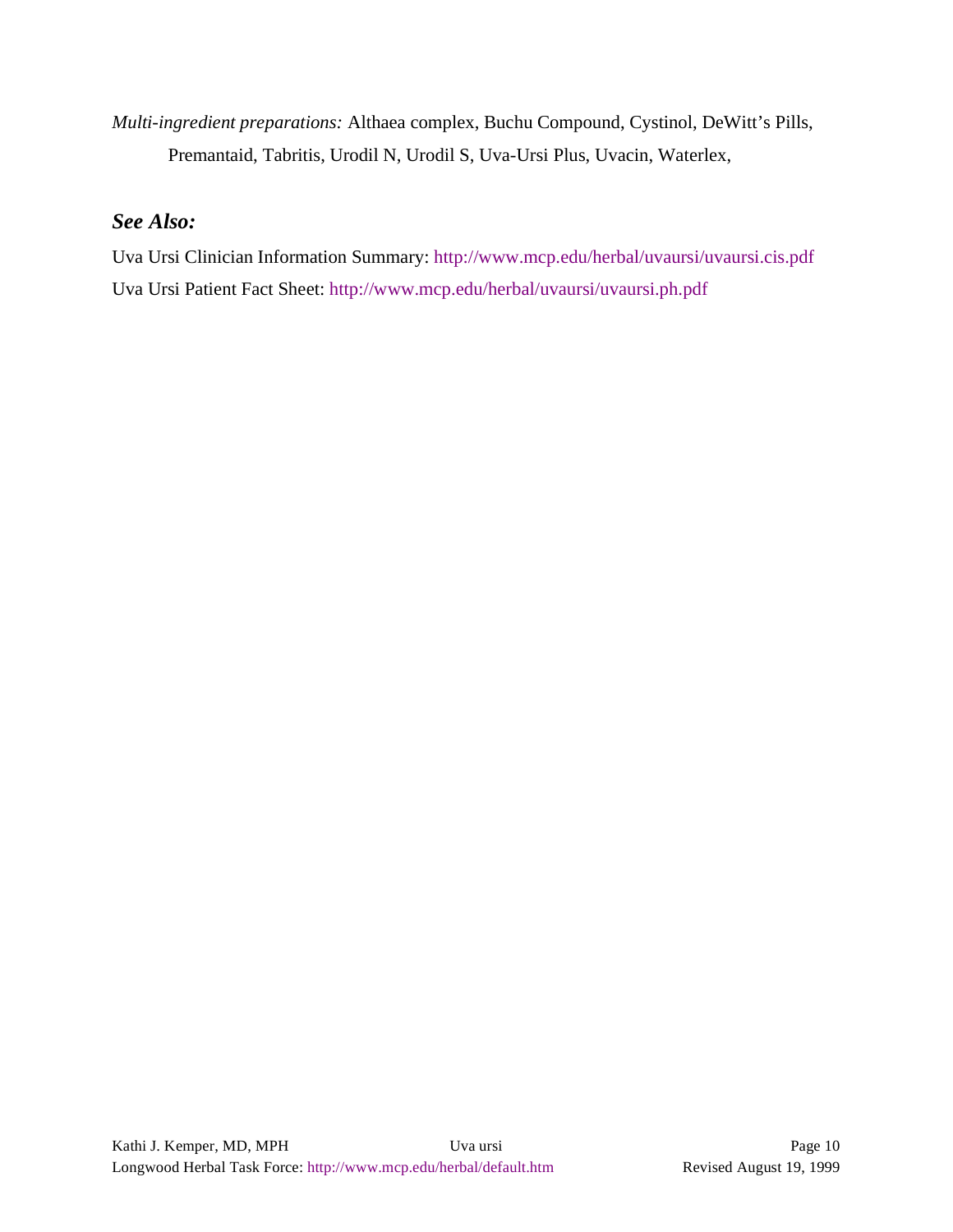#### **REFERENCES**

- 1. Anonymous. Uva Ursi. Vol. July: Facts and Comparisons: The Review of Natural Products, 1997.
- 2. Flynn R, Roest M. Your guide to standardized herbal products. Prescott, AZ: One World Press, 1995.
- 3. Duke JA. CRC handbook of medicinal herbs. Boca Raton: CRC Press, 1985.
- 4. Anonymous. Monographs on the medicinal uses of plants. Exeter: European Scientific Cooperative on Phytotherapy, 1997.
- 5. Frohne D. The urinary disinfectant effect of extract from leaves uva ursi. Planta Med 1970; 18:1- 25.
- 6. Kedzia B, Wrocinski T, Mrugasiewicz K, Gorecki P, Grzewinska H. Antibacterial action of urine containing products of arbutin metabolism. Med Dosw Mikrobiol 1975; 27:305-14.
- 7. Blumenthal M. The complete German Commission E monographs : therapeutic guide to herbal medicines. Austin: American Botanical Council, 1998.
- 8. Zaits KA, Zozulia RN, Zaitseva LA. Liquid concentrate of Uva ursi. Farmatsiia 1975; 24:40-2.
- 9. Peirce A. The American Pharmaceutical Association practical guide to natural medicines. New York: William Morrow and Company, Inc., 1999.
- 10. Hoffman D. The complete illustrated holistic herbal. Rockport, MA: Element Books Inc., 1996.
- 11. Sticher O, Soldati F, Lehmann D. High-performance liquid chromatographic separation and quantitative determination of arbutin, methylarbutin, hydroquinone and hydroquinonemonomethylether in Arctostaphylos, Bergenia, Calluna and Vaccinium species. Planta Med 1979; 35:253-61.
- 12. Newall CA, Anderson LA, Phillipson JD. Herbal medicines : a guide for health-care professionals. London: Pharmaceutical Press, 1996:ix, 296.
- 13. Wahner C, Schonert J, Friedrich H. Knowledge of the tannin contained in leaves of the bearberry (Arctostaphylos uva-ursi L). Pharmazie 1974; 29:616-7.
- 14. Blake O, Booth R, Corrigan D. The tannin content of herbal teas. British Journal of Phytotherapy 1994; 3:124-27.
- 15. Dombrowicz E, Zadernowski R, Swiatek L. Phenolic acids in leaves of Arctostaphylos uva ursi L., Vaccinium vitis idaea L. and Vaccinium myrtillus L. Pharmazie 1991; 46:680-1.
- 16. Bradley PR. British herbal compendium : a handbook of scientific information on widely used plant drugs / published by the British Herbal Medicine Association and produced by its Scientific Committee. Bournemouth, Dorset: The Association, 1992.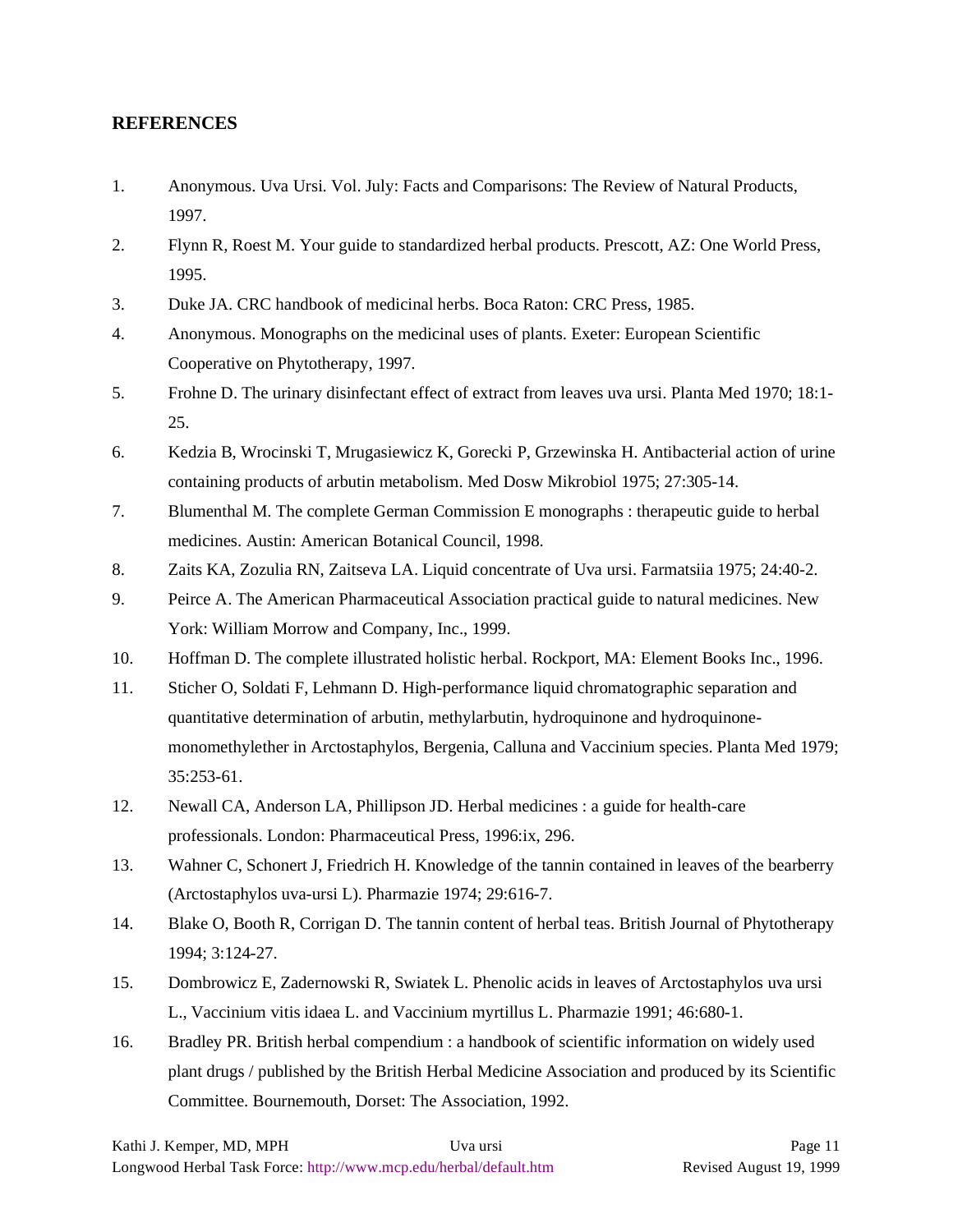- 17. Stukkei KL, Tevs VG, Stankevich NB. Quantitative determination of arbutin in bearberry leaves. Aptechn Delo 1966; 15:31-6.
- 18. Leifertova I, Hubik J, Kudrnacova J, Dvorak S. Evaluation of phenolic substances in Arctostaphylos uva ursi L. I. Contents of arbutin and water-soluble phenolic substances in the leaves of cultivated plants. Cesk Farm 1973; 22:450-3.
- 19. Leifertova I, Kudrnacova I, Prokes J, Melicharova E. Evaluation of phenolic substances in Arctostaphylos uva ursi L. III. Hydroquinone determination in leaves during the vegetation period. Cesk Farm 1975; 24:197-200.
- 20. Brailovskaia VA, Luk'ianchikova GI. Photocolorimetric determination of arbutine in the leaves of Uva Ursi. Farmatsiia 1972; 21:31-4.
- 21. Jahodar L, Leifertova I, Lisa M. Elimination of arbutin from the organism. Pharmazie 1983; 38:780-1.
- 22. Siegers C, Siegers J, Pentz R, Bodinet C, Frreudenstein J. Metabolism of arbutin from Uvae Ursiextracts in humans. Pa\harmaceutical and Pharmacological Letters 1997; 7:90-92.
- 23. Paper H, Koehler J, Franz G. Bioavailability of drug preparations containing a leaf extract of Arctostaphylos uva-ursi (L.) Spreng. Pharm Pharmacol Lett 1993; 3:63-66.
- 24. Okazaki K, Nakayama S, Kawazoe K, Takaishi Y. Antiaggregant effects on human platelets of culinary herbs. Phytother Res 1998; 12:603-5.
- 25. Deisinger PJ, Hill TS, English JC. Human exposure to naturally occurring hydroquinone. J Toxicol Environ Health 1996; 47:31-46.
- 26. Beaux D, Fleurentin J, Mortier F. Effect of extracts of Orthosiphon stamineus benth, Hieracium pilosella L., Sambucus nigra L. and Arctostaphylos uva-ursi (L.) Spreng. in rats [In Process Citation]. Phytother Res 1999; 13:222-5.
- 27. Schilcher H. Phytotherapy in paediatrics : handbook for physicians and pharmacists : with reference to commission E monographs of the Federal Department of Health in Germany : includes 100 commission E monographs and and 15 ESCOP monographs. Stuttgart: medpharm Scientific Publishers, 1997:181.
- 28. Weiss RF. Herbal medicine. Gothenburg, Sweden: AB Arcanum, 1988.
- 29. Kubo M, Ito M, Nakata H, Matsuda H. Pharmacological studies on leaf of Arctostaphylos uvaursi (L.) Spreng. I. Combined effect of 50% methanolic extract from Arctostaphylos uva-ursi (L.) Spreng. (bearberry leaf) and prednisolone on immuno-inflammation. Yakugaku Zasshi 1990; 110:59-67.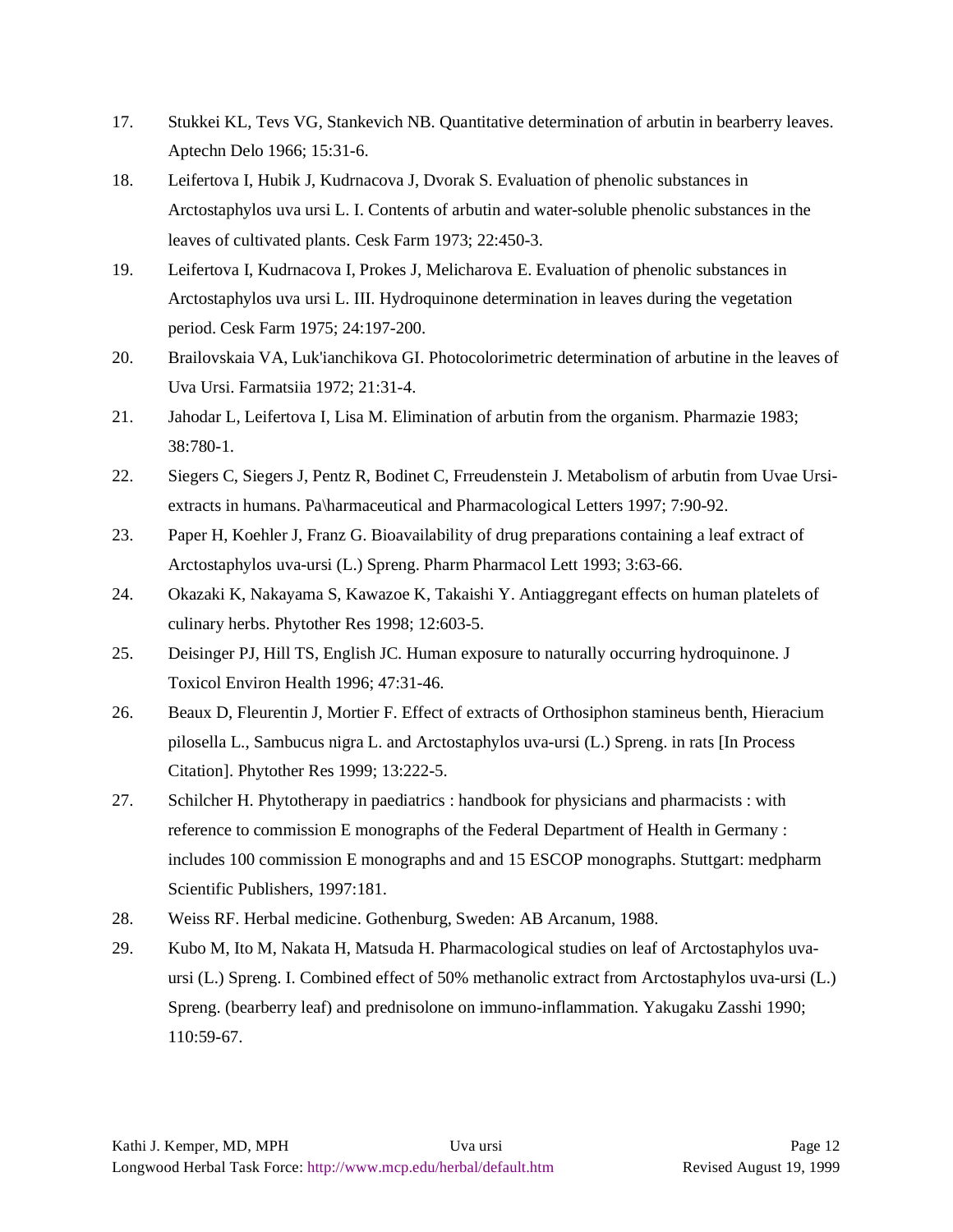- 30. Matsuda H, Nakata H, Tanaka T, Kubo M. Pharmacological study on Arctostaphylos uva-ursi (L.) Spreng. II. Combined effects of arbutin and prednisolone or dexamethazone on immunoinflammation. Yakugaku Zasshi 1990; 110:68-76.
- 31. Matsuda H, Tanaka T, Kubo M. Pharmacological studies on leaf of Arctostaphylos uva-ursi (L.) Spreng. III. Combined effect of arbutin and indomethacin on immuno- inflammation. Yakugaku Zasshi 1991; 111:253-8.
- 32. Matsuda H, Nakamura S, Tanaka T, Kubo M. Pharmacological studies on leaf of Arctostaphylos uva-ursi (L.) Spreng. V. Effect of water extract from Arctostaphylos uva-ursi (L.) Spreng. (bearberry leaf) on the antiallergic and antiinflammatory activities of dexamethasone ointment. Yakugaku Zasshi 1992; 112:673-7.
- 33. Jahodar L, Jilek P, Paktova M, Dvorakova V. Antimicrobial effect of arbutin and an extract of the leaves of Arctostaphylos uva-ursi in vitro. Cesk Farm 1985; 34:174-8.
- 34. Moskalenko S. Preliminary screening of far-Eastern ethnomedical plants for antibacterial activity. J Ethnopharm 1986; 15:231-59.
- 35. Annuk H, Hirmo S, Turi E, Mikelsaar M, Arak E, Wadstrom T. Effect on cell surface hydrophobicity and susceptibility of Helicobacter pylori to medicinal plant extracts. FEMS Microbiol Lett 1999; 172:41-5.
- 36. Park S. The repression of listeriolysin O expression in Listeria monocytogenes by the phenolic beta-D-glucoside, arbutin. Letters in Applied Microbio 1994; 19:258-60.
- 37. Robertson J, Howard L. Effect of carbohydrates on growth of Ureaplasma urealyticum and Mycoplasma hominis. J Clin Microbio 1987; 25:160-1.
- 38. Ng TB, Ling JM, Wang ZT, Cai JN, Xu GJ. Examination of coumarins, flavonoids and polysaccharopeptide for antibacterial activity. Gen Pharmacol 1996; 27:1237-40.
- 39. Nikolaev S, SHantanova L, Mondodoev A, Rakshaina M, Lonshakova K, Glyzin V. Pharmacological activity of the dry extract from the leaves for Arctostaphylos uva-ursi L in experimental nephropyelitis. RastitelNye Resursy 1996; 32:118-23.
- 40. Larsson B, Jonasson A, Fianu S. Prophylactic effect of UVA-E in women with recurrent cystitis: A preliminary report. Curr Ther Res 1993; 53:441-43.
- 41. Lenau H, Hoxter G, Muller A, Maier-Lenz H. Efficacy and tolerance of a mixture of plant extracts and alpha-tocopherol acetate in patients with irritable bladder and/or urinary incontinence. Therapiewoche 1984; 34:6054-59.
- 42. Matsuda H, Higashino M, Nakai Y, Iinuma M, Kubo M, Lang FA. Studies of cuticle drugs from natural sources. IV. Inhibitory effects of some Arctostaphylos plants on melanin biosynthesis. Biol Pharm Bull 1996; 19:153-6.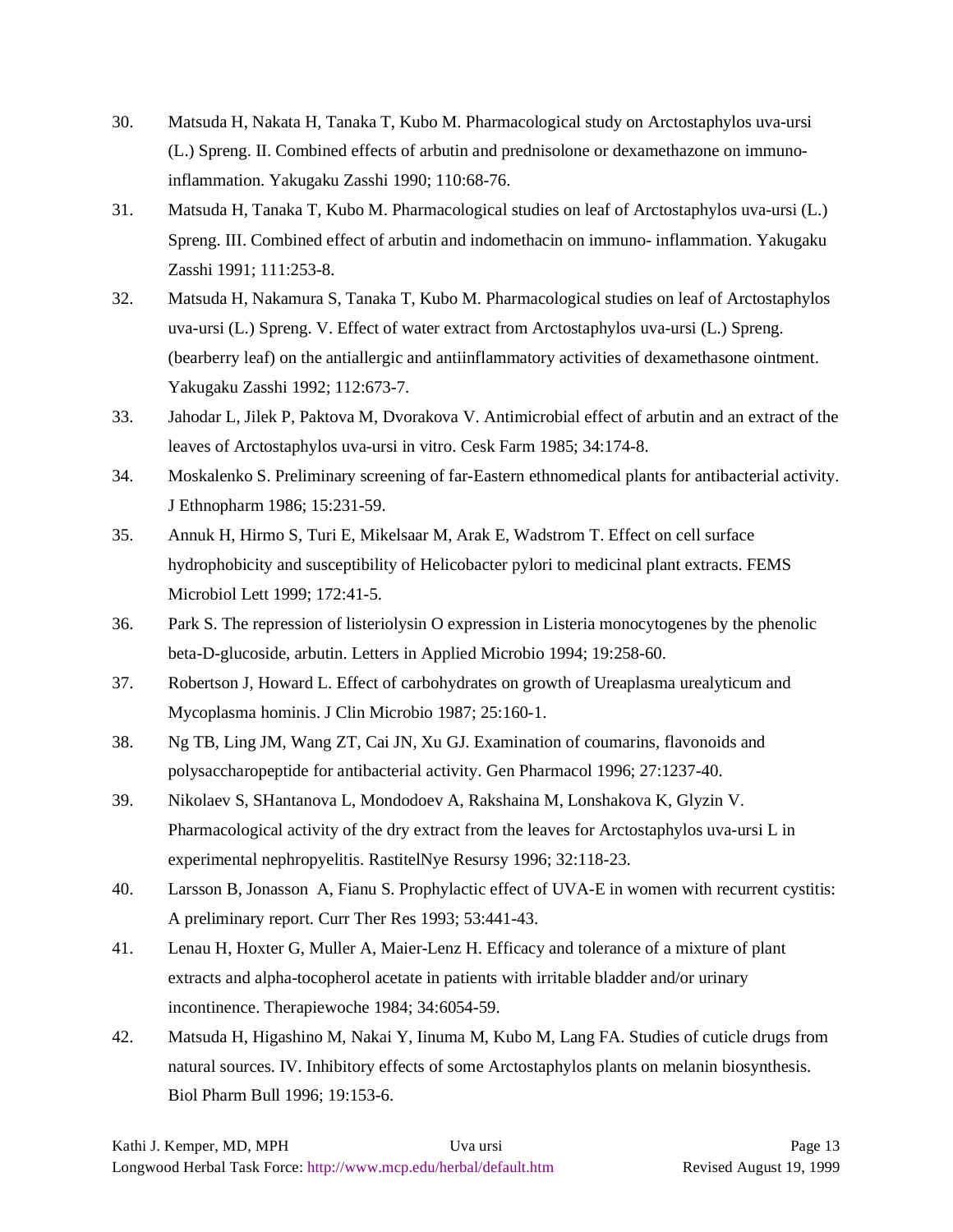- 43. Sugai T. Clinical effects of arbutin in patients with chloasma. Skin Research 1992; 34:522-29.
- 44. Akiu S, Suzuki Y, Asahara T, Fujinuma Y, Fukuda M. Inhibitory effect of arbutin on melanogenesis -- biochemical study using cultured B16 melanoma cells. Japanese Journal of Dermatology 1991; 101:609-13.
- 45. Matsuo K, Kobayashi M, Takuno Y, Kuwajima H, Ito H, Yoshida T. Anti-tyrosinase activity constituents of Arctostaphylos uva-ursi. Yakugaku Zasshi 1997; 117:1028-32.
- 46. Matsuda H, Nakamura S, Shiomoto H, Tanaka T, Kubo M. Pharmacological studies on leaf of Arctostaphylos uva ursi (L.) Spreng. IV. Effect of 50% methanolic extract from Arctostaphylos uva ursi (L.) Spreng. (bearberry leaf) on melanin synthesis. Journal of the Pharmaceutical Society of Japan 1992; 112:276-82.
- 47. Funayama M, Arakawa H, Yamamoto R, Nishino T, Shin T, Murao S. Effects of alpha- and betaarbutin on activity of tyrosinases from mushroom and mouse melanoma. Biosci, Biotech, Biochem 1995; 59:143-4.
- 48. Virador V, Kobayashi N, Matsunaga J. A standardized protocol for assessing regulators of pigmentation. Analytical Biochemistry 1999; 270:207-19.
- 49. Maeda K, Fukuda M. Arbutin: mechanism of its depigmenting action in human melanocyte cultures. Journal of Pharmacol Exp Ther 1996; 276:765-9.
- 50. Chakraborty A, Funasaka Y, Komoto M, Ichihashi M. Effect of arbutin on melanogenic proteins in human melanocytes. Pigment Cell Res 1998; 11:206-12.
- 51. Nishimura T, Kometani T, Okada S, Ueno N, Yamamoto T. Inhibitory effects of hydroquinonealpha-glucoside (HQ-alpha-G) on melanin synthesis. J Pharmaceutical Soc Japan 1995; 115:626- 32.
- 52. Kim S, Suh K, Chae Y, Eom S. The effect of arbutin, glycolic, acid, kojic acid, and pentadecanoic acid on the in vitro and in vivo pigmentary system after ultraviolet B (UVB) irradiation. Korean Journal of Dermatology 1994; 32:977-89.
- 53. Tyler VE. The honest herbal : a sensible guide to the use of herbs and related remedies. New York: Pharmaceutical Products Press, 1992:xviii, 375.
- 54. Nowak AK, Shilkin KB, Jeffrey GP. Darkroom hepatitis after exposure to hydroquinone. Lancet 1995; 345:1187.
- 55. Peters MM, Jones TW, Monks TJ, Lau SS. Cytotoxicity and cell-proliferation induced by the nephrocarcinogen hydroquinone and its nephrotoxic metabolite 2,3,5-(tris-glutathion-Syl)hydroquinone. Carcinogenesis 1997; 18:2393-401.
- 56. Agency UEP. Extremely hazardous subtances. Superfund Chemical Profiles. Park Ridge, New Jersey: Noyes Data Corporation, 1988:859-63.